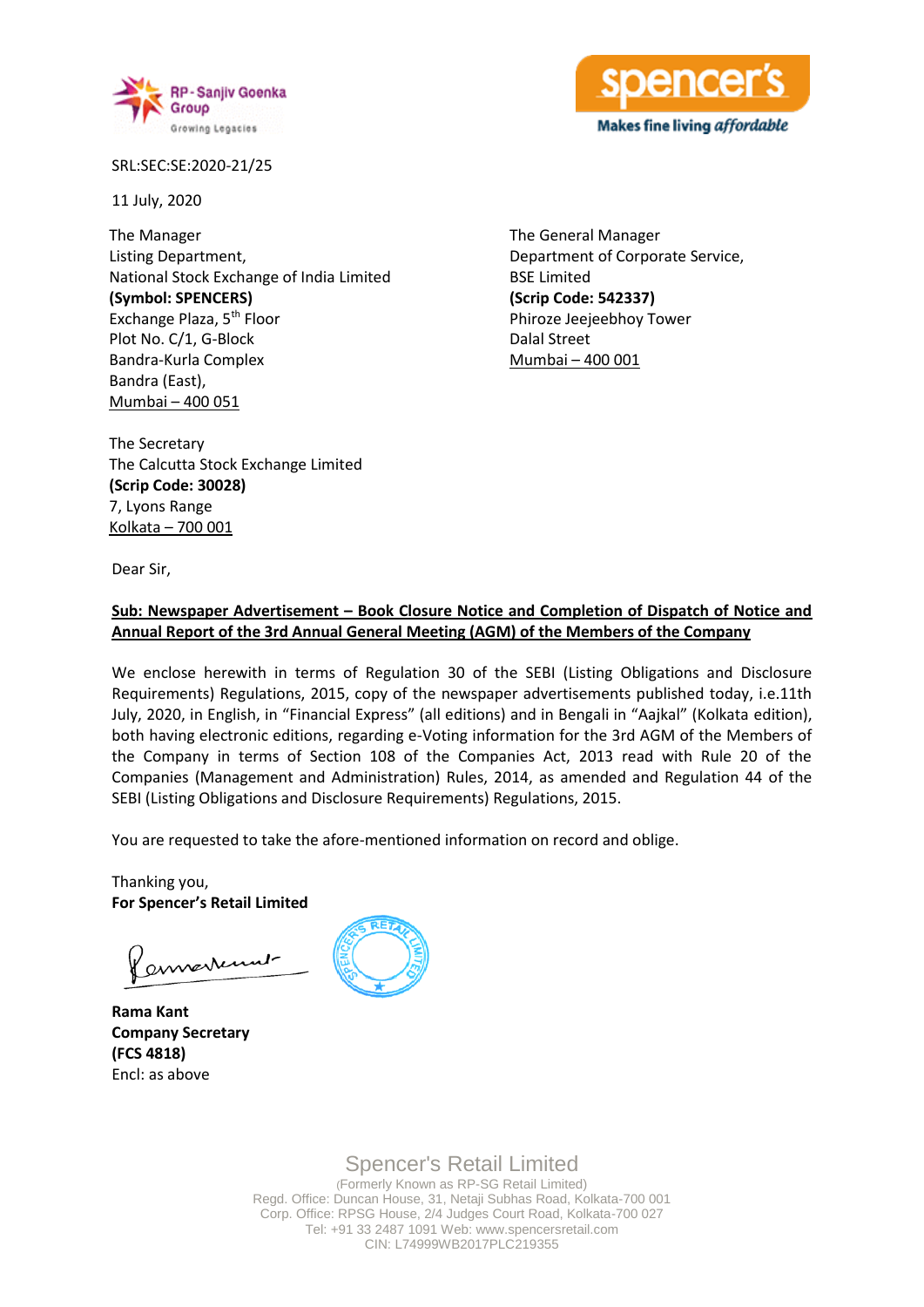## **FINANCIAL EXPRESS**



## **ECONOMY**

RP-Sanjiy Goenka spencer's **Spencer's Retail Limited** legd. Office: Duncari House, 31, Netaji Subhas Road, Kolkata-700 0<br>CIN: L74999WB2017PLC219355, PH: 033-2487 1091 / 6625 7600<br>E-mail: spencers.secretarial@rpsg.in,<br>F-Website: www.spencersretail.com<br>Website: www.spencersreta 700 001 **NOTICE** It is hereby notified that the Third Annual General Meeting of the<br>members of the Company (AGM) will be held on Monday 3 August,<br>2020 at 12:30 p.m., Indian Standard Time ('IST'), through Video<br>Conferencing ('VC')/ Other Au vithout the need of any physical presence of the members. This is in compliance with the applicable provisions of the Companies Act,<br>2013 and the Rules made thereunder and the SEBI (Listing 2013 and the Rules made thereunder and the SEBI (Listing<br>Cobilgiations and Disclosure Requirements) Regulations, 2015 read<br>with General Circular numbers 14/2020, 17/2020, 20/2020 dated<br>April 8, 2020, April 13, 2020 and May

Copy of the Notice convening the AGM including necessary<br>instructions for attending the meeting and remote e-voting has been sent through an email to the members whose email addresses are sent unrough an email to the members whose email advances are registered with the Company or Central Depository Securities (India) Limited / National Securities Depository Limited (NSDL). In the said email, a link has been

available on the company at www.spencersrelail.com, websites<br>This communication and the Notice of the meeting are available on<br>the Woedsck Exchanges i.e. National Slock Exchange of India Limited<br>SISE Limited and the Calcut ww.nseindia.com. www.bseindia.com and www.cse-india.com and www.liselund.com, www.bestitute.org/state.org/state.org/state.org/state/state/state/state/state/state/state/state/state/state/state/state/state/state/state/state/state/state/state/state/state/state/state/state/state/state/ www.evoting.nsdl.com.

The Register of Members and Share Transfer Books of the Company<br>will remain closed from 27 July, 2020 to 3 August, 2020 (both days inclusive).

Notice is also hereby given that the Company will provide to its Notice is also networp given that the Company will provide to the<br>members facility to exercise their right to vote by electronic means<br>on all resolutions included in the agenda of the aforesaid AGM. The<br>members may cast th the members attending the same if they have not cast their vote by remote e-voting facility.

The period for remote e-voting facility shall start on Friday 31 July 2020 from 9.00 a.m. (IST) and end on Sunday 2 August, 2020 at 5.00 p.m. (IST). The remote e-voting shall not be allowed beyond<br>the said date and time.

A person, whose name appears in the register of me owners as on the cut-off date i.e. 27 July, 2020 only shall be entitled<br>to avail the facility of remote e-voting, or, voting at the AGM.

The manner of remote e-voting for members holding shares in<br>electronic mode, physical mode and for members who have not<br>registered their mail addresses is provided in the Notice of the AGM.

Any person, who acquires shares of the Company and becomes a<br>Member of the Company after dispatch of the Notice and is<br>holding shares as on the cut-off date, may obtain the log in ID and password by sending a request at evoting@nsdl.co.in and password by sending a request at evolution and methods of material and registered with NSDL for remote e-voting then he can use his existing registered with NSDL for remote e-voting then he can use his existing user ID and https://www.evoting.nsdl.com.

The detailed procedure for obtaining User ID and password is also<br>provided in the Notice of the AGM which is available on Company's website and NSDL's website.

mber who have cast their vote by rer The me mote e-voting may attend the AGM to be held through VC/ OAVM but shall not be entitled to cast their vote again at the said AGM.

Members holding dematerialized shares and who have not registered their email addresses are requested to update/ register the same their email addresses are requested to update/register the same<br>with their respective depository participant(s) and members holding<br>physical shares are requested to update/register their email addresses<br>along with Ficilo N at https://linkintime.co.in/emailreg/email\_register.html

In case of any queries / grievances relating to voting by e means or technical assistance before and during the AGM, the members may refer to the Frequently Asked Questions (FAQs) for<br>members may refer to the Frequently Asked Questions (FAQs) for<br>Shareholders and e-voting user manual for Shareholders available<br>at the Downloads Section of www Kamala Mills Compound, Senapati Bapat Marg, Mumbai or call or Toll free no. 1800-222-990 or telephone no. 022-24994545 and send For the Concept Control of the extension of the concept of the distance and an e-mail to evolting@nsdl.co.in who will address the grievance connected with the electronic voting. Members may also write the Company at email

Place : Kolkata<br>Dated : 10 July, 2020

For Spencer's Retail Lin Rama Kant<br>Company Secretary